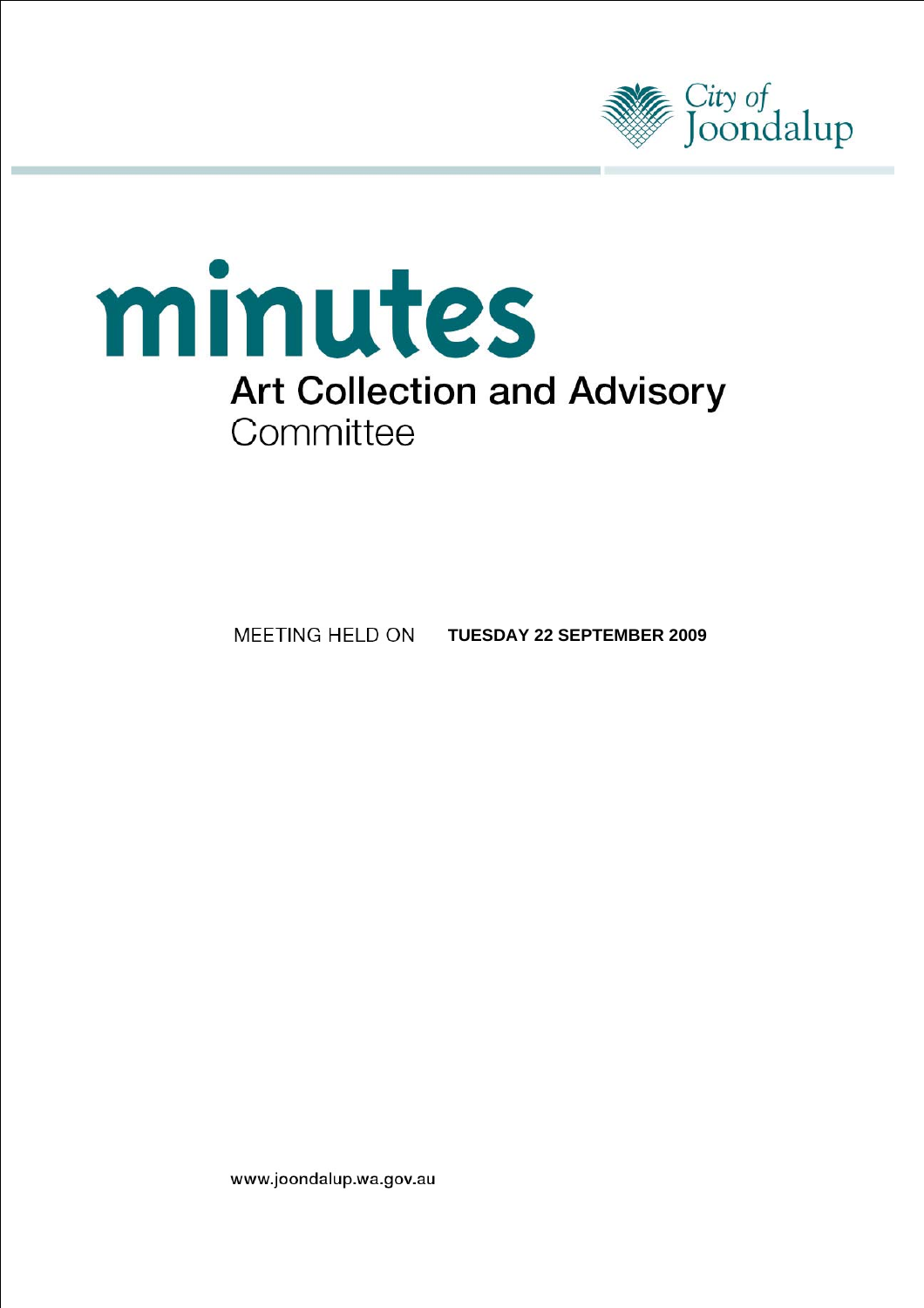# **Item No Title Page No**  Declaration of Opening 3 Public Question Time 3 Public Statement Time 3 Apologies/Leave of Absence 3 [Confirmation of Minutes 4](#page-3-0)  [Announcements by the Presiding Person without discussion 4](#page-3-0)  Declarations of Interest 4 [Identification of matters for which the meeting may sit behind](#page-3-0)  closed doors 4 [Petitions and deputations](#page-3-0)  4 Reports 4 Item 1 [Photography Competition Options Report 4](#page-3-0)  Motions of which previous notice has been given 13 Requests for Reports for future consideration 13 Closure that the contract of the contract of the contract of the contract of the contract of the contract of the contract of the contract of the contract of the contract of the contract of the contract of the contract of t

# **TABLE OF CONTENTS**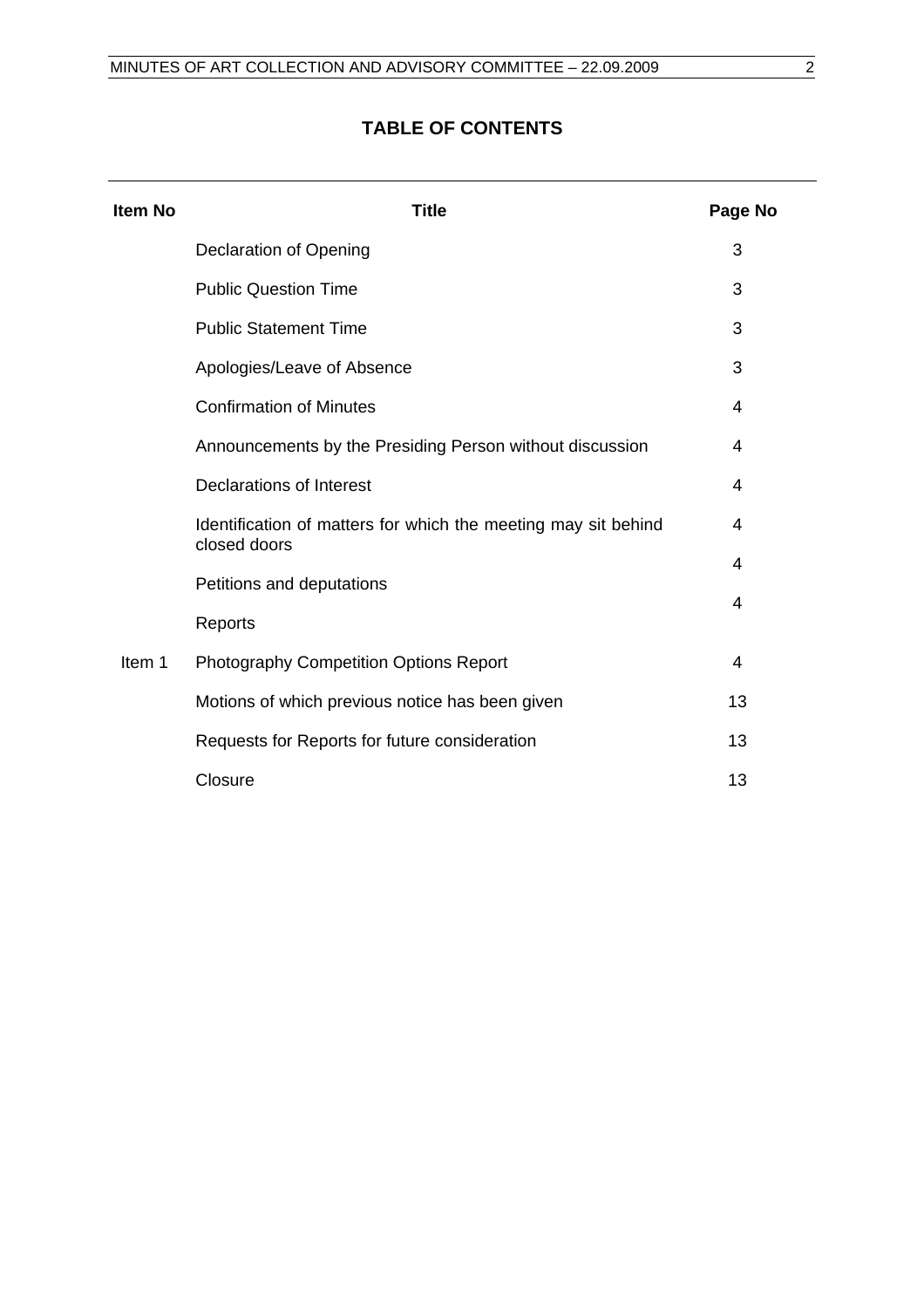# **CITY OF JOONDALUP**

# <span id="page-2-0"></span>**MINUTES OF THE ART COLLECTION AND ADVISORY COMMITTEE MEETING HELD IN CONFERENCE ROOM 2, JOONDALUP CIVIC CENTRE, BOAS AVENUE, JOONDALUP ON TUESDAY, 22 SEPTEMBER 2009.**

# **ATTENDANCE**

# **Committee Members:**

| <b>Presiding Person</b> | North Ward                        |
|-------------------------|-----------------------------------|
|                         | <b>Central Ward</b><br>South Ward |
|                         | <b>Chief Executive Officer</b>    |
|                         |                                   |

# **Officers:**

| Mr Gavin Taylor    | Manager, Leisure and Cultural Services |
|--------------------|----------------------------------------|
| Mrs Katrina Bercov | Co-ordinator, Cultural Services        |
| Mrs Janet Foster   | Administrative Services Coordinator    |
| Ms Anne Purdy      | <b>Administrative Secretary</b>        |

There were no members of the Public or Press in attendance.

# **DECLARATION OF OPENING**

The Presiding Person declared the meeting open at 1920 hrs.

## **PUBLIC QUESTION TIME**

Nil.

### **PUBLIC STATEMENT TIME**

Nil.

# **APOLOGIES/LEAVE OF ABSENCE**

Nil.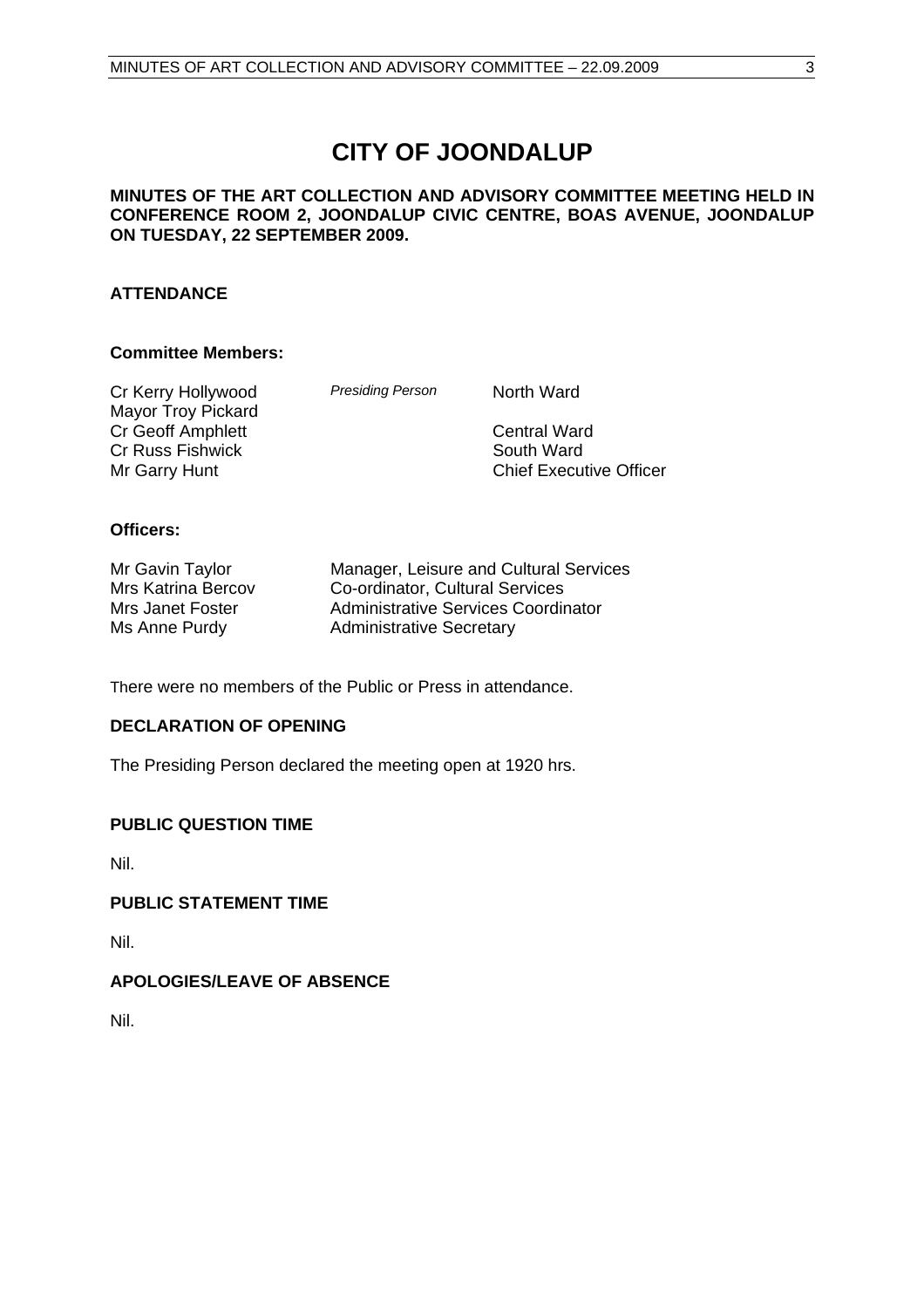## <span id="page-3-0"></span>**CONFIRMATION OF MINUTES**

MINUTES OF THE ART COLLECTION AND ADVISORY COMMITTEE MEETING HELD ON 14 OCTOBER 2008

**MOVED Cr Fishwick SECONDED Mayor Pickard that the Minutes of the meeting of the Art Collection and Advisory Committee held on 14 October 2008 be confirmed as a true and correct record.** 

#### **The Motion was Put and CARRIED (5/0) CARRIED (5/0)**

**In favour of the motion:** Crs Hollywood, Amphlett, Fishwick, Mayor Pickard, and Mr Hunt

# **ANNOUNCEMENTS BY THE PRESIDING PERSON WITHOUT DISCUSSION**

Nil.

### **DECLARATIONS OF INTEREST**

Nil.

# **IDENTIFICATION OF MATTERS FOR WHICH THE MEETING MAY SIT BEHIND CLOSED DOORS**

Nil.

### **PETITIONS AND DEPUTATIONS**

Nil.

**REPORTS** 

# **ITEM 1 PHOTOGRAPHY COMPETITION OPTIONS REPORT**

**WARD:** All

**RESPONSIBLE** Mr Clayton Higham **DIRECTOR:** Acting Planning and Development **FILE NUMBER:** 64629

**ATTACHMENTS:** Attachment 1 Winner – 2007 Invitation Art Award

### **PURPOSE**

To review a range of options for the implementation of a new City co-ordinated photographic competition.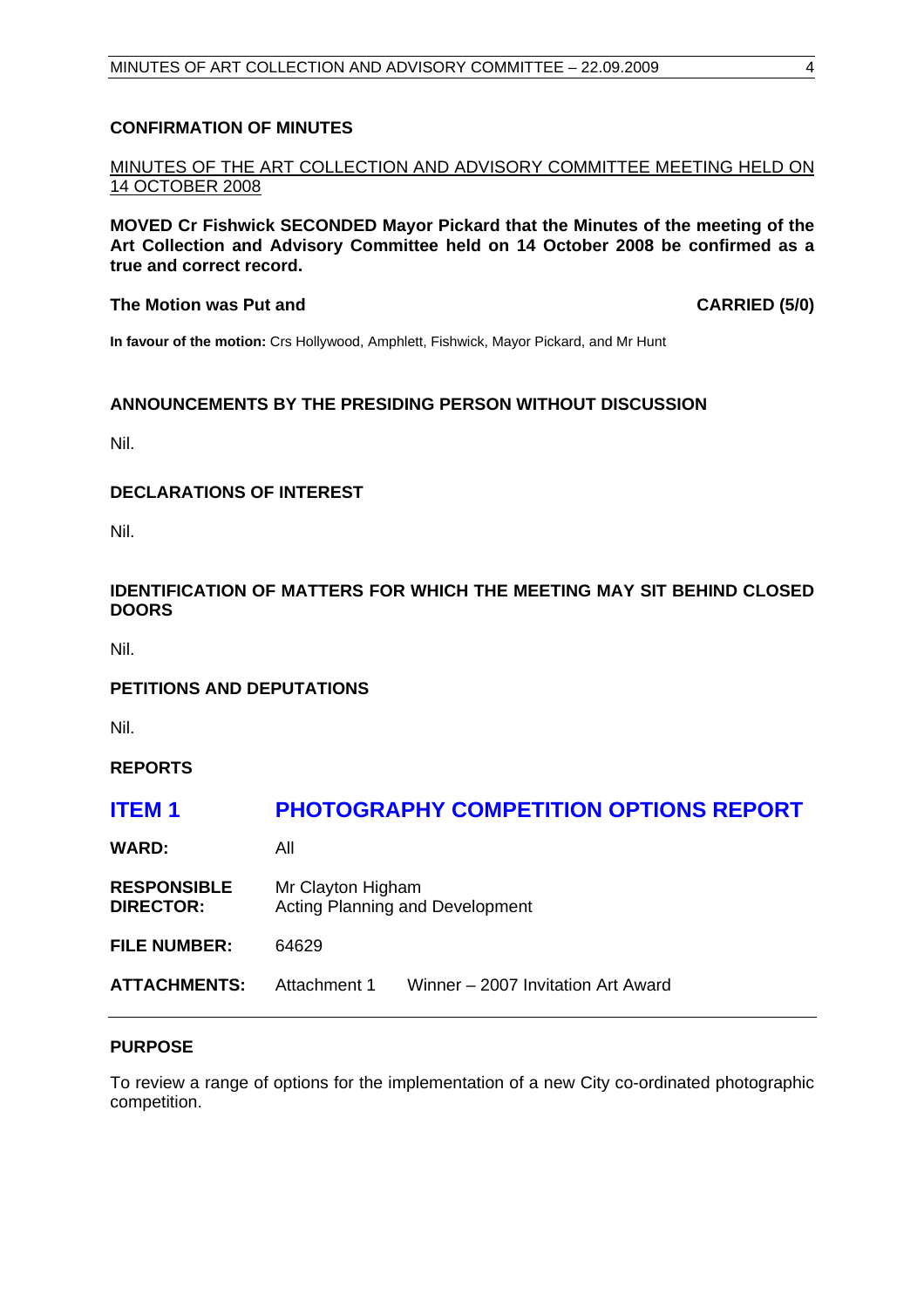## **EXECUTIVE SUMMARY**

At the October 2008 meeting of the Art Collection and Advisory Committee, it was requested that a report outlining options for a photography competition be developed. A review of photography competitions conducted across Perth has been investigated to establish a range of options that could be considered by the City.

This report explores four possible formats for the delivery of a photography competition. The City currently offers the community the opportunity to showcase photographic pieces through the annual Community Art Exhibition and Invitation Art Award. Over recent years the number of submissions of photography pieces has been relatively small in comparison to the other art work mediums.

Whilst a new photography competition may attract an increase in submissions from the community as compared to the existing Art Awards, it was considered the cost and resources required to deliver such a competition were significant.

*Based on these options, it is recommended that the Art Collection and Advisory Committee recommends that Council NOTES that it will continue with the status quo of accepting photographic entries in the Community Art Exhibition and the Invitation Art Award, including a specific photographic category in the Community Art Exhibition.* 

# **BACKGROUND**

# **The City's annual calendar of events includes two long-standing art exhibitions:**

- City of Joondalup Community Art Exhibition held in June, for community members.
- City of Joondalup Invitation Art Award held in October, for professional artists.

Based on the 2008/2009 budget, the total costs including staff wages for the existing awards, are as follows:

| Invitation Art Award     | \$57.373 |
|--------------------------|----------|
| Community Art Exhibition | \$58,239 |

At the October 2008 meeting of the Art Collection and Advisory Committee, it was requested that a report outlining options for a photography competition be developed and that the criteria specifically address the people, places, culture and the environment within the City.

Many local governments throughout Australia have a dedicated annual photography award with these open to any state resident, rather than being restricted to local residents.

### **Industry Comparison**

The following is a summary of three of the major photography exhibitions staged by Local Governments in WA: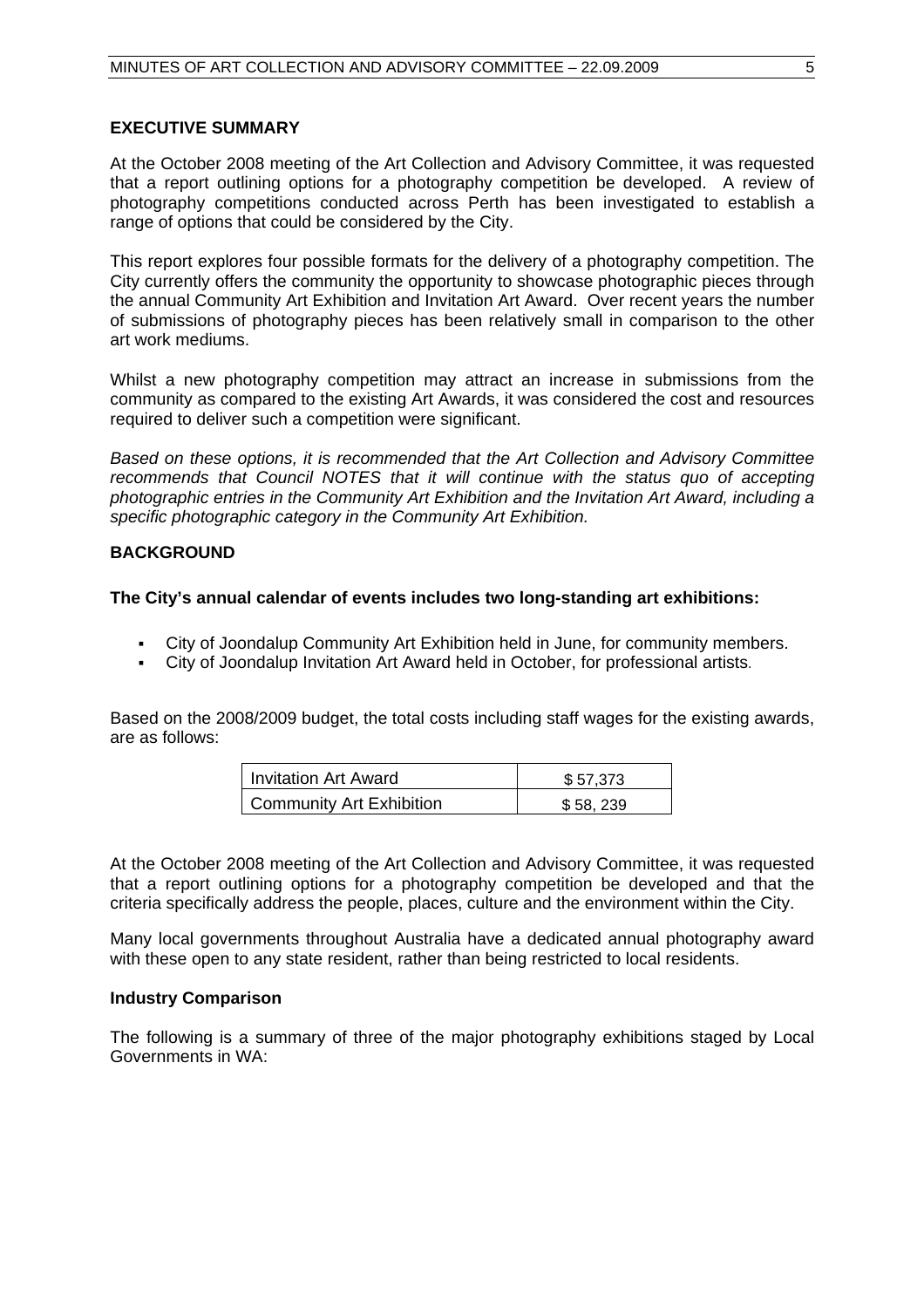| Area                | <b>Entry Criteria</b>                                                                                                                                                                       | Venue & timing                                                                                                   | <b>Logistics</b>                                                                                                                                                                          |
|---------------------|---------------------------------------------------------------------------------------------------------------------------------------------------------------------------------------------|------------------------------------------------------------------------------------------------------------------|-------------------------------------------------------------------------------------------------------------------------------------------------------------------------------------------|
| City of<br>Stirling | Anyone may enter<br>٠<br>Photographs must be<br>$\bullet$<br>taken in City of Stirling<br>within the last 12 months<br>Artists may submit up to<br>٠<br>three works                         | Westfield<br>$\bullet$<br>Innaloo<br>Shopping<br>Centre<br>February                                              | Exhibition of selected<br>$\bullet$<br>works only<br>Prize pool of \$2250<br>$\bullet$<br>3 categories of Stirling<br>$\bullet$<br>buildings, landscapes<br>and characters.               |
| Town of<br>Vincent  | Open to all residents and<br>$\bullet$<br>visitors<br>Photographs must be<br>$\bullet$<br>original work<br>Photographs must be<br>$\bullet$<br>taken in Town of Vincent.                    | Town of<br>Vincent<br>Library &<br><b>Local History</b><br>$Centre -$<br>Leederville<br>March/April<br>$\bullet$ | All entries hung<br>$\bullet$<br>1 themed and 1 open<br>$\bullet$<br>category - work must<br>be entered into one<br>Prize pool of \$1900.<br>$\bullet$                                    |
| City of<br>Subiaco  | Open to all residents of<br>$\bullet$<br>Perth metro area<br>Photograph must be<br>$\bullet$<br>original work of the artist<br>Work must be entered into<br>$\bullet$<br>specific category. | Subiaco Arts<br>Centre<br>October                                                                                | Exhibition of selected<br>$\bullet$<br>works only<br>Prize pool of \$1900<br>$\bullet$<br>4 categories of people,<br>$\bullet$<br>culture, environment &<br>centenary of Subiaco<br>Oval. |

It is noted that the City of Perth previously held a bi-annual Photomedia Award, but are no longer doing so, due to lack of internal staff resources and Council's strategic direction. The Photomedia Award was replaced by the City of Perth now sponsoring the externally run "City of Perth Black Swan Prize for Portraiture".

# **DETAILS**

### **Issues and options considered:**

# **Option 1: Status Quo – photography as part of the Annual Community Art Exhibition and Invitation Art Award \$0 new costs**

Photography opportunities are already available in the City, through the photography section of the annual Community Art Exhibition (CAE). The Invitation Art Award (IAA) is also open to photographic works, without a specific category, but entrants must be professional artists, chosen to exhibit.

Currently, Community Art Exhibition entrants can be considered for a specific photography prize, along with being eligible for other awards. Each year the photographic works in both exhibitions are high quality, but consistently comprise less than 10% of total entries received.

In 2007 the winner of the Invitation Art Award was a photographic piece as shown at Attachment 1.

The table below outlines the advantages and disadvantages of retaining the status quo which would see the continued inclusion of photography as part of the City's existing art awards, with no new photography competition created.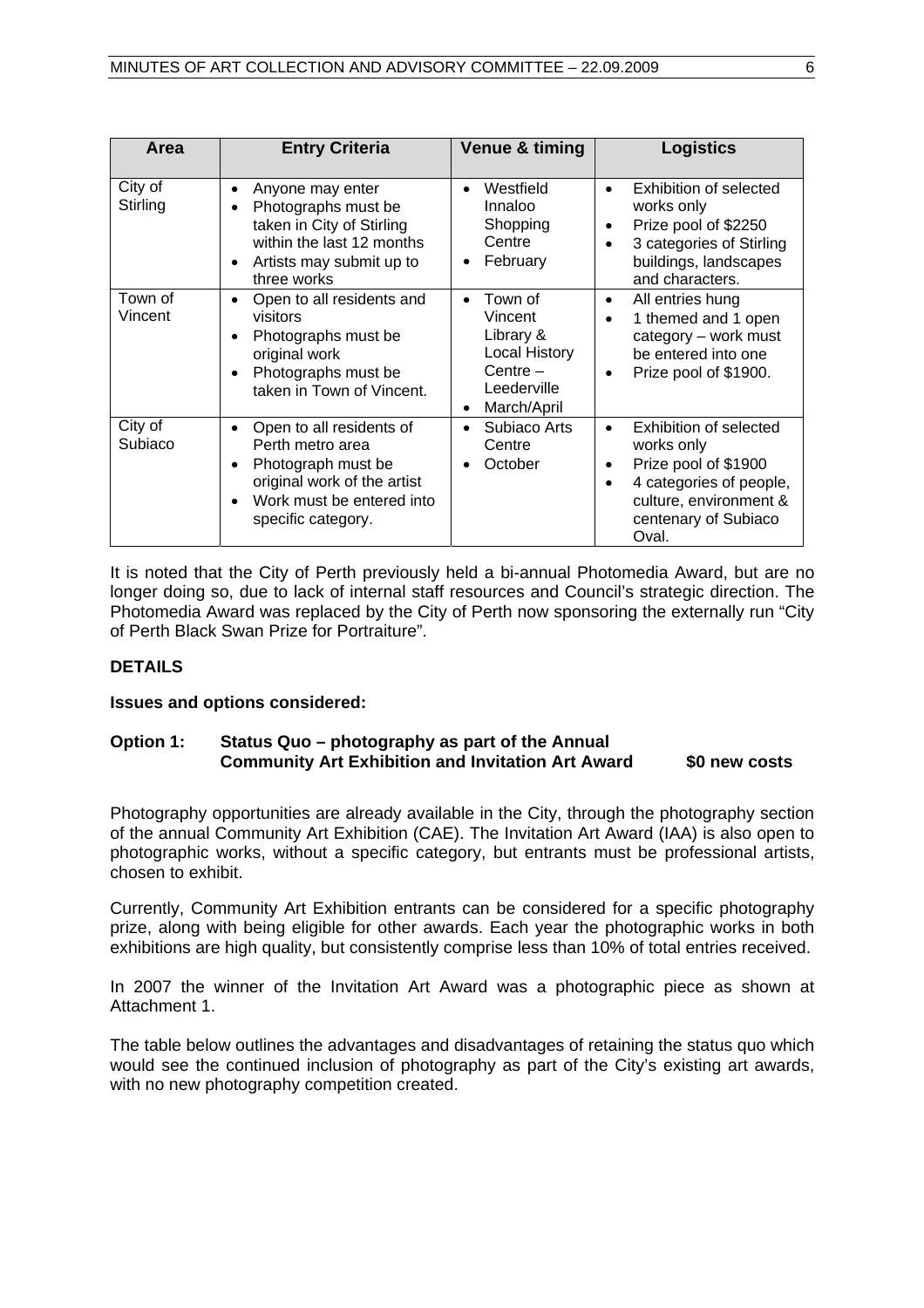| <b>ADVANTAGES</b>                                                                                                                                                                              | <b>DISADVANTAGES</b>                                                                                                                                                                    |  |  |
|------------------------------------------------------------------------------------------------------------------------------------------------------------------------------------------------|-----------------------------------------------------------------------------------------------------------------------------------------------------------------------------------------|--|--|
| No additional<br>funding<br>or<br>resources<br>required.                                                                                                                                       | Does not allow<br>non-professional<br>photographers from outside the City of<br>Joondalup to participate.                                                                               |  |  |
| Existing awards cater for both emerging<br>and professional artists.                                                                                                                           | Has less appeal to photographers than<br>dedicated photography competition.                                                                                                             |  |  |
| The Awards allows for equal support of all<br>artistic media and does not prioritise a<br>category that traditionally receives fewer<br>entries over others<br>with<br>greater<br>submissions. | Less photographs are submitted than<br>works in other media (eg<br>painting)<br>therefore the opportunity to purchase<br>photographic works for the Art Collection<br>may be decreased. |  |  |
| Maintains the prestige and appeal of the<br>City's two art awards.                                                                                                                             |                                                                                                                                                                                         |  |  |
| Photographic pieces are displayed in a<br>high exposure venue - Lakeside Shopping<br>Centre.                                                                                                   |                                                                                                                                                                                         |  |  |

# **Option 2: Online and postcard exhibition \$30,997 new costs**

This option involves an annual, online competition where all entries are displayed in an electronic gallery on the City of Joondalup's website and the winning images are reproduced as a set of promotional postcards.

The general accessibility of the internet and its compatibility with the photographic medium mean online exhibitions are becoming an increasingly popular method of display. See Attachment 2 for links to examples of other on-line exhibitions. This format allows for unlimited images to be displayed and such exhibitions often attract visitors who may not patronise a gallery.

In this option, entries would be sought from any Western Australian photographers, with every eligible entry exhibited.

Photographs would be submitted online to the competition over a number of weeks and a panel of external industry judges would then choose winners in theme driven categories based on the people, places, culture and the environment within the City of Joondalup. A launch event involving Elected Members, VIPs, participants and stakeholders would be held where winners of each category would receive a cash prize. Up to ten highly commended works would each be reproduced on a postcard and made available for free at City outlets and in new residents' packs. Postcards could also be assembled as a packaged collectors' set for use as corporate gifts. The inaugural online exhibition, and subsequent exhibitions, would remain on permanent display on the City's website.

This approach represents an opportunity for the City to host a new and innovative exhibition, whilst creating promotional benefits through the postcards for the City. Whilst this option does offer benefits, it also represents an increase in costs and resources to deliver and may not appeal to all sectors of the community due to the on line format.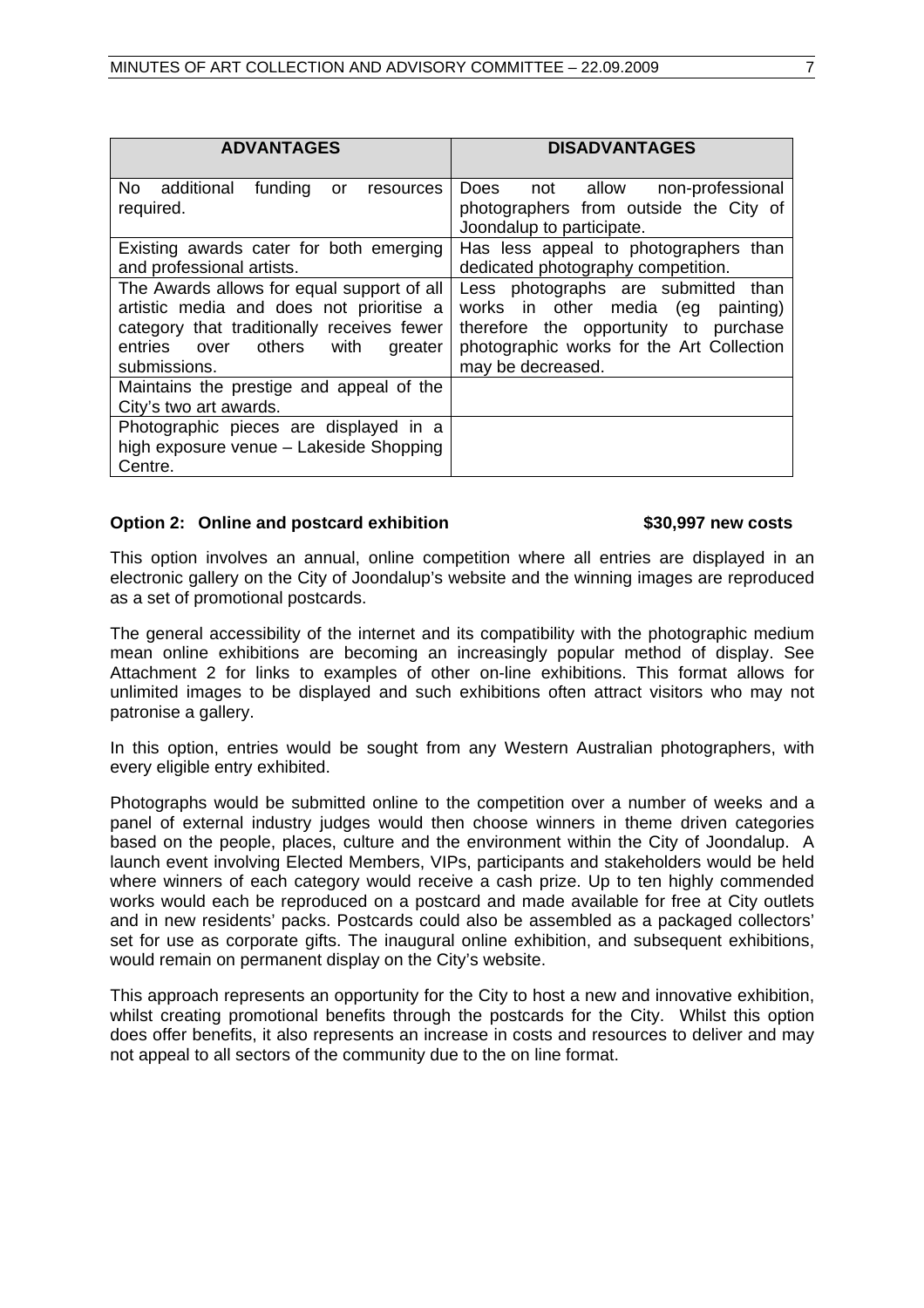| <b>ADVANTAGES</b>                                                                                                                                     | <b>DISADVANTAGES</b>                                                                           |  |  |
|-------------------------------------------------------------------------------------------------------------------------------------------------------|------------------------------------------------------------------------------------------------|--|--|
| On-line format simple to administer.                                                                                                                  | Greater production costs than Option 1.                                                        |  |  |
| Unlimited entries allowed.                                                                                                                            | May lack appeal or accessibility for<br>people not familiar with the internet.                 |  |  |
| Easy and accessible format for a wide variety<br>of participants.                                                                                     | May reduce the appeal of existing art<br>awards for photographers.                             |  |  |
| Online format provides wide promotional<br>benefits.                                                                                                  | May result in the City<br>receiving<br>requests for other specialist art work<br>competitions. |  |  |
| Dedicated exhibition allows for focus on<br>specific 'people, places and culture' type<br>categories.                                                 | Increased administration<br>time<br>to<br>process entries.                                     |  |  |
| <b>Postcards</b><br>offer a unique<br>memento,<br>chronicling the changing life of Joondalup,<br>and are suitable as a distinctive corporate<br>gift. | No visual exhibition of all photographic<br>pieces.                                            |  |  |

The table below outlines the advantages and disadvantages of an online exhibition.

# **Option 3: Outdoor exhibition 6. All Contracts 10. All Contracts 10. All Contracts 10. All Contracts 10. All Contracts 10. All Contracts 10. All Contracts 10. All Contracts 10. All Contracts 10. All Contracts 10. All Contr**

This option involves an annual, outdoor exhibition where selected entries would be reproduced on large, weatherproof, vinyl banners (1.5 x 8m).

The banners would then be displayed as part of the Joondalup Festival, providing an added attraction. They could also be used as a display resource for other special events.

Selected banners could also be permanently displayed in City-owned community buildings.

A panel of judges would select final images for exhibition, including winners of award categories based on people, places, culture and the environment within the City of Joondalup. Winners would receive a cash prize and entries would be open to any Western Australian artist.

A launch event involving Elected Members, VIPs, participants and stakeholders would be held where winners of each category would receive a cash prize. This could be incorporated into the existing Festival or held as an independent event immediately prior.

Western Australia's temperate climate and outdoor lifestyle mean that open air exhibitions are a feasible alternative to a traditional gallery location. In 2008, outdoor exhibitions of note have included the critically acclaimed 'Hard Rain' exhibition in Kings Park and the 'Earth from Above' exhibition in the Perth Cultural Centre.

This non-traditional approach to the display of photographs would take the exhibition into the public realm and enable the community to engage with local images in an informal setting.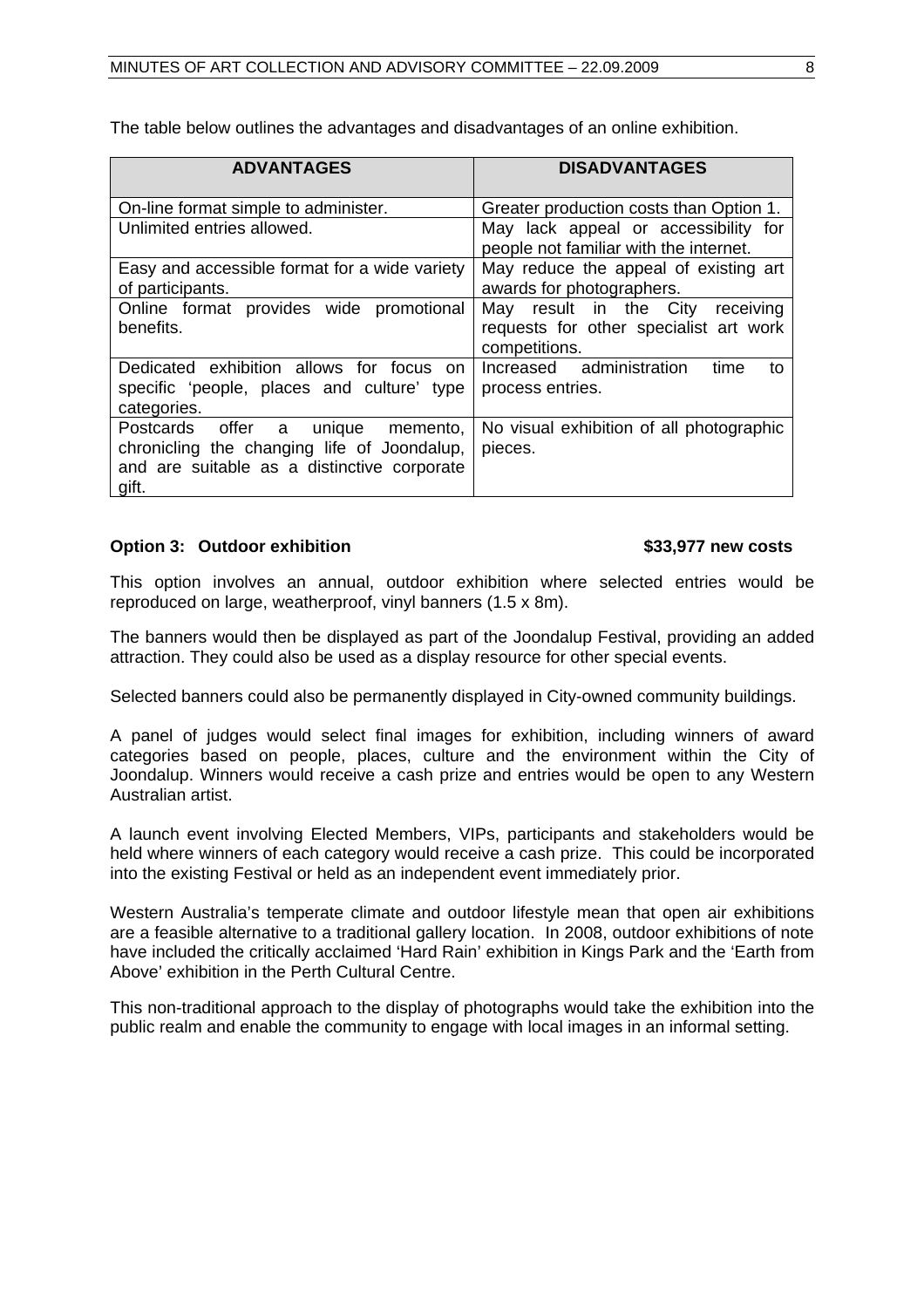| <b>ADVANTAGES</b>                                                                                                            | <b>DISADVANTAGES</b>                                                                                                            |  |  |
|------------------------------------------------------------------------------------------------------------------------------|---------------------------------------------------------------------------------------------------------------------------------|--|--|
| Dedicated exhibition allows for focus on<br>specific 'people, places and culture' type<br>categories.                        | Greater production costs than Option1.                                                                                          |  |  |
| Banners offer a unique memento, chronicling<br>the changing life of Joondalup and suitable<br>for display at special events. | Only a selection of entrants would be<br>exhibited in the final display, potentially<br>disappointing the majority of entrants. |  |  |
| Offers an added attraction at the Joondalup<br>Festival.                                                                     | Success of the exhibition is linked to<br>fair weather.                                                                         |  |  |
| Large scale photograph reproductions would<br>be high impact.                                                                | May reduce the appeal of existing art<br>awards for photographers.                                                              |  |  |
|                                                                                                                              | receiving<br>May result in the City<br>requests for other specialist art work<br>competitions.                                  |  |  |
|                                                                                                                              | Increased administration<br>time<br>to<br>process entries.                                                                      |  |  |

# **Option 4: Traditional exhibition <b>\$58,993** new costs

This option involves a traditional indoor exhibition in a gallery space, delivered in a similar format to the City's existing Art Awards.

Entries would be open to any West Australian artist. The City's Curator would curate the exhibition, selecting the final images for exhibition from the entries submitted. A panel of external industry judges would then choose winners in nominated categories with the winners receiving a cash prize.

A launch event similar to existing Art Awards would be held.

Possibilities for the location of such an exhibition would be dependent on venue availability and cost; however the following options may be explored:

| <b>LOCATION</b>                               | <b>SPACE AVAILABLE</b>                                                                                                                                                              |  |  |
|-----------------------------------------------|-------------------------------------------------------------------------------------------------------------------------------------------------------------------------------------|--|--|
| Lakeside<br>Joondalup<br><b>Shopping City</b> | Could be held in "The Great Space" like the City's existing<br>Art Awards.<br>However, Lakeside may prove unwilling to sponsor a third<br>award.                                    |  |  |
| <b>Whitfords</b><br>Shopping<br>Centre        | Some open plan space may be available - rental costs<br>would be negotiated on approach.                                                                                            |  |  |
| Blend(er) Gallery                             | Space for a small, curated exhibition at a cost of \$680 for 3<br>weeks.                                                                                                            |  |  |
| <b>Edith Cowan University</b>                 | Small gallery space on Joondalup campus – initial enquiry<br>suggests ECU may be happy to host a curated exhibition<br>(as opposed to all entries hung) with works of high quality. |  |  |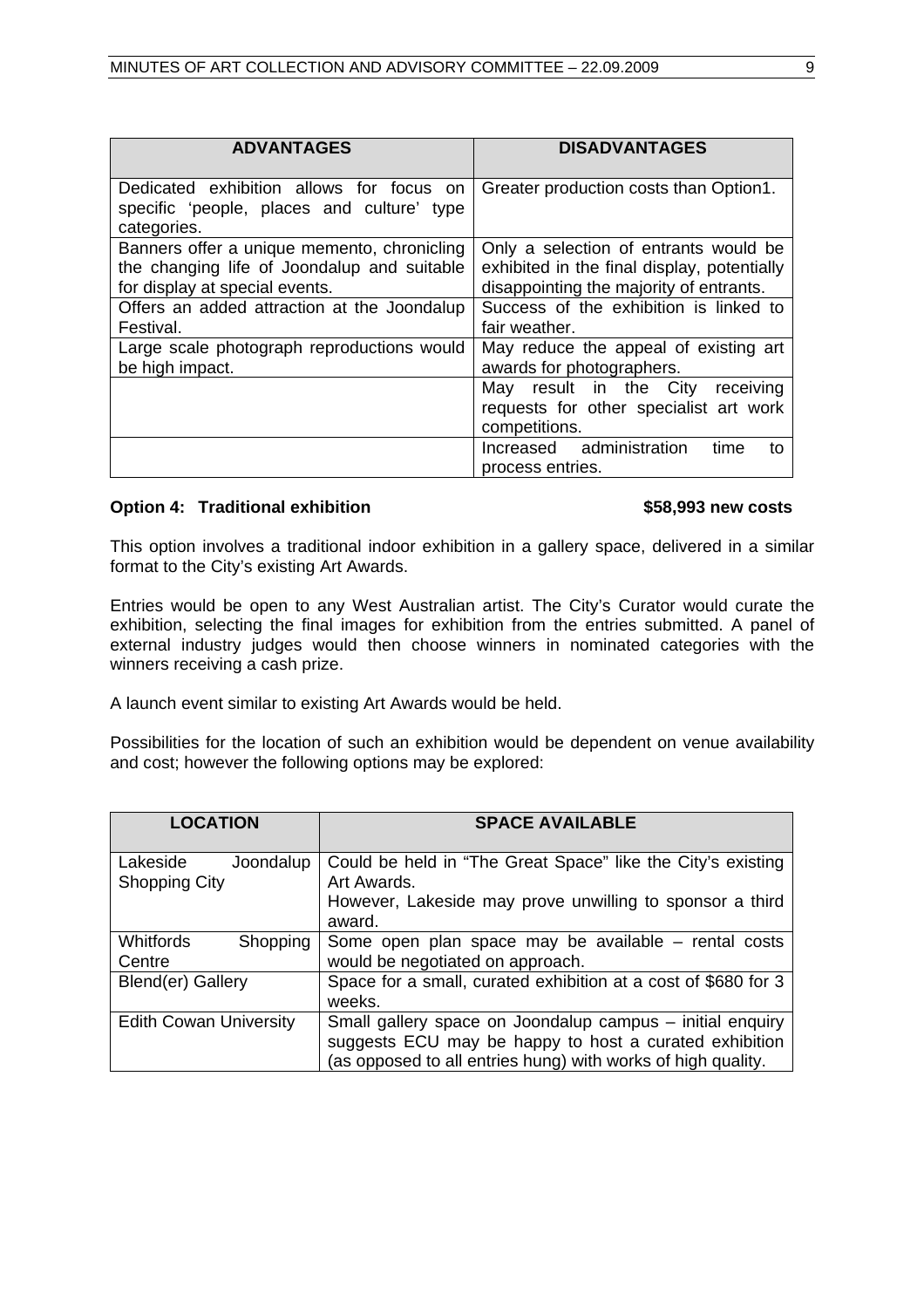If a large space was secured, the City could undertake to exhibit all entries, however, it is recommended that the City choose to use the blend(er) gallery and deliver a smaller exhibition of curated works (ie: selected works only). By curating the exhibition, the quality of the works can be assured and the overall exhibition would be of a high standard.

| <b>ADVANTAGES</b>                            | <b>DISADVANTAGES</b>                                          |
|----------------------------------------------|---------------------------------------------------------------|
| Consistent format to other COJ Art Awards.   | Significantly greater production costs<br>than other options. |
| Accessible by the community.                 | Replicates existing exhibition formats.                       |
| Increase patronage to the blend(er) gallery. | Venue size may limit number of entries<br>exhibited.          |

# **Legislation/Strategic Plan/Policy Implications:**

| Legislation                       | Not Applicable.                                                                                                                                                                                                                                                                                                                |
|-----------------------------------|--------------------------------------------------------------------------------------------------------------------------------------------------------------------------------------------------------------------------------------------------------------------------------------------------------------------------------|
| Strategic Plan<br>Key Focus Area: | <b>Community Wellbeing</b>                                                                                                                                                                                                                                                                                                     |
| Objective:                        | 5-3: To facilitate culture, the arts and knowledge within the community.                                                                                                                                                                                                                                                       |
| <b>Policy</b>                     | Policy 5-3 "The City's Art and Memorabilia Collections" directs the<br>City's approach to art and collections for the Joondalup community and<br>refers specifically to the two existing art awards.                                                                                                                           |
|                                   | Policy 5-3 states that the City will adopt a multi-criteria approach to its<br>collection, acquisitions and awards. This approach ensures the<br>inclusion of contemporary art and art demonstrating local content and<br>context.                                                                                             |
|                                   | Should a new photography competition be implemented, it would be<br>governed by Policy 5-3. In options 2, 3 and 4, the new photography<br>competition would have a theme of "people, places, culture and the<br>environment within the City of Joondalup" to ensure the competition<br>demonstrated local content and context. |

### **Risk Management considerations:**

Not Applicable.

# **Financial/Budget Implications:**

The following amounts are provided as the estimates of new expenditure for each option. Option 1, which supports photography submissions through the Community Art Exhibition and Invitation Art Award, would not require any additional funding to the existing budget allocations.

It is noted that no budget has currently been allowed to cover Options 2, 3 or 4.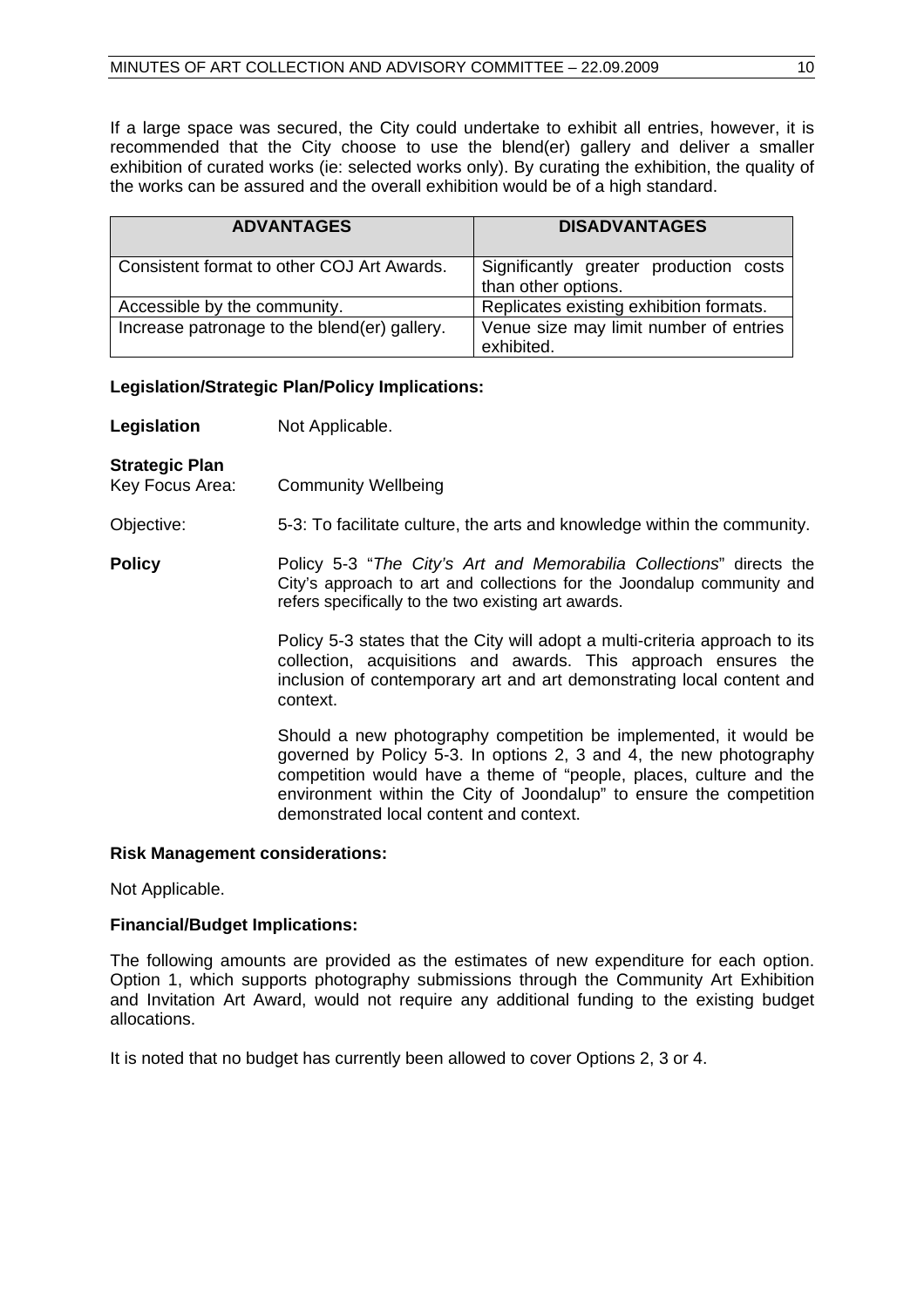| <b>Options</b>                                                                                     | <b>Production</b> | <b>Prizes</b> | <b>Salary</b> | <b>TOTAL</b> | <b>New</b> |
|----------------------------------------------------------------------------------------------------|-------------------|---------------|---------------|--------------|------------|
|                                                                                                    | Cost              |               | Cost          |              | costs      |
| 1:Status Quo<br>(no additional cost - Community<br>Art Exhibition figures shown for<br>comparison) | \$23,328          | \$5250        | \$33,422      | \$57,321     | \$0        |
| 2: Online exhibition                                                                               | \$13,700          | \$5750        | \$11,547      | \$30,997     | \$30,997   |
| 3: Outdoor exhibition                                                                              | \$16,680          | \$5750        | \$11,547      | \$33,977     | \$33,977   |
| 4: Indoor exhibition                                                                               | \$35,899          | \$5750        | \$23,094      | \$58,993     | \$58,993   |

# **Regional Significance:**

By offering a photography competition category in the Community Art Exhibition, along with accepting photography entries into the Invitation Art Award, residents have access to local photography competitions, with the broader Western Australian community being well served in terms of photography exhibitions. In addition to the City's Art Awards there are dozens of other local, state, national and international private and community run photography competitions which are open to Western Australians each year.

# **Sustainability Implications:**

### *Environmental*

Not Applicable.

# *Social*

Arts and cultural initiatives of all kinds have strong potential to enhance the communities social sustainability and engage diverse sectors of the community.

However, given that the City's existing art awards already involve photography and achieve these outcomes, the proposed photography competition may offer limited potential to actually increase Joondalups social sustainability.

### *Economic*

For a photography competition to be ongoing, it would require a similar budget each year, increasing with the Consumer Price Index, in order to continue to deliver the same outcomes.

While income generated from entries may increase over time, and there is a possibility of seeking sponsorship to offset a small proportion of costs, exhibitions such as those proposed will always represent an expense to the City and are highly unlikely to ever become cost neutral.

### **Consultation:**

Not Applicable.

### **COMMENT**

The City of Joondalup Annual Art Awards involve community and professional artists respectively and offer the opportunity to feature photographic works, with the Community Art Exhibition specifically offering a dedicated photography category.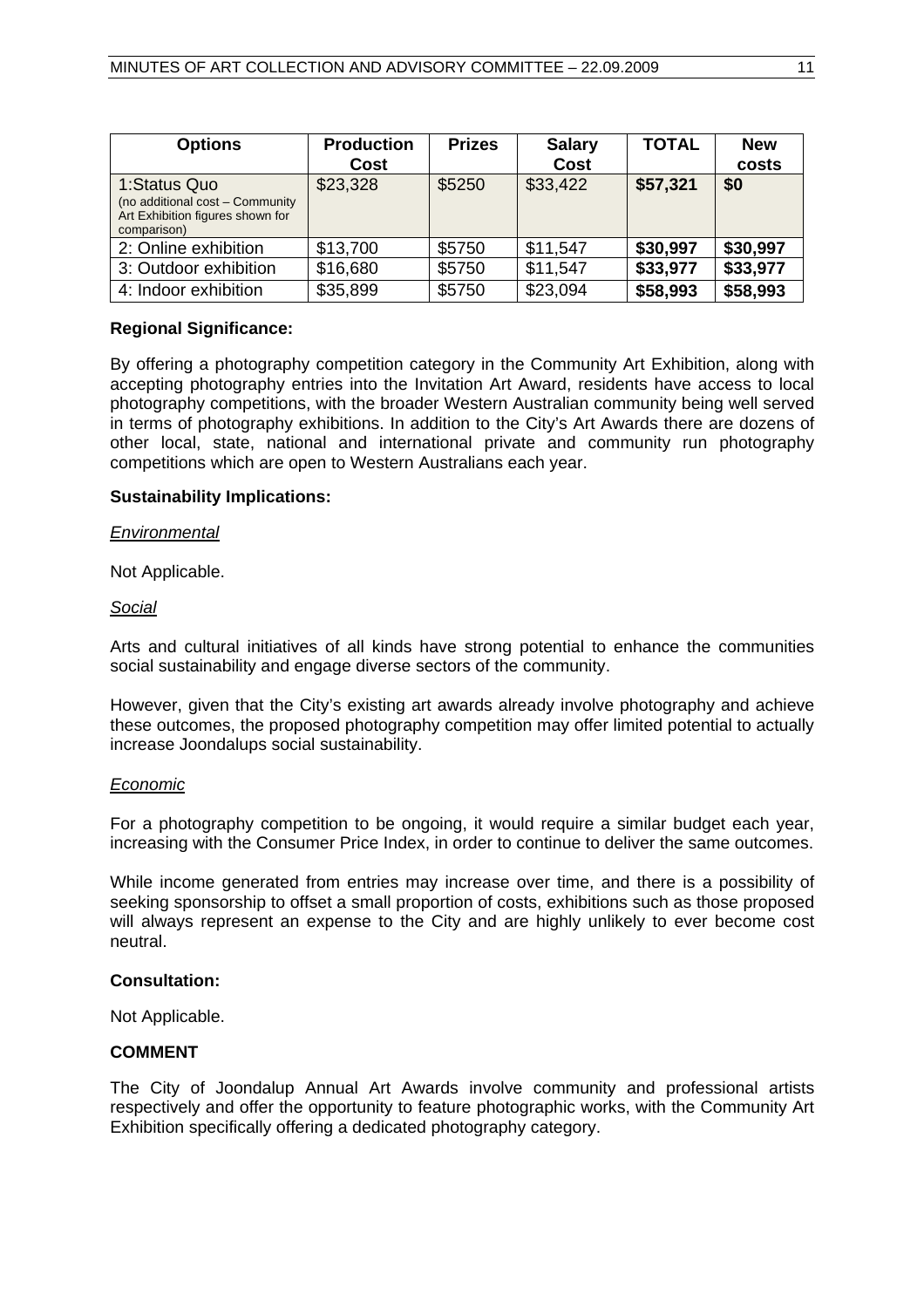Local photographers are well served by the Community Art Exhibition and this already offers a "Celebrating Joondalup" category, which encourages artists of all mediums to capture people, places, culture and the environment within the City.

The City has not received any community requests for a dedicated photography exhibition and the small number of photographic entries received for the existing Art Awards suggest that there may be limited demand for a new photography competition.

Whilst the options for implementing a new photography competition may generate a level of interest from the community, it is hard to estimate the level of demand for the competition from local residents. The new photography competitions options listed in this report offer a range of unique competition formats; however, they each require additional resources and increased costs for their delivery, without a demonstrated need being established.

The need to establish a dedicated photography competition in the City is somewhat reduced as local photographers can showcase their art through either submitting entries into the City's Art Awards or by submitting entries into any of the other photography competitions available throughout the State.

In the future, should demand for a photography competition increase through direct request to the City or through the increase in photography submissions to the City's Art Awards, the implementation of a new photography competition could be reconsidered.

Offering photography competition opportunities through the City's Community Art Exhibition and Invitation Art Award, is considered the most cost effective approach, while still offering residents involved in photography an opportunity to participate in established and well recognised art competitions.

For these reasons, it is suggested that there is insufficient need for a new photography competition and it is recommended that the City remain with the status quo, accepting photographic entries as part of the City existing Art Awards.

# **VOTING REQUIREMENTS**

Simple Majority

**MOVED Mr Hunt, SECONDED Cr Fishwick that the Art Collection and Advisory Committee RECOMMENDS that Council NOTES that it will continue with the status quo of accepting photographic entries in the Community Art Exhibition and the Invitation Art Award, including a specific photographic category in the Community Art Exhibition.** 

### **The Motion was Put and CARRIED (5/0) CARRIED (5/0)**

**In favour of the motion:** Crs Hollywood, Amphlett, Fishwick, Mayor Pickard, and Mr Hunt

*Appendix 1 refers* 

*To access this attachment on electronic document, click here:* 

 *<Attach1agn220909.pdf>*